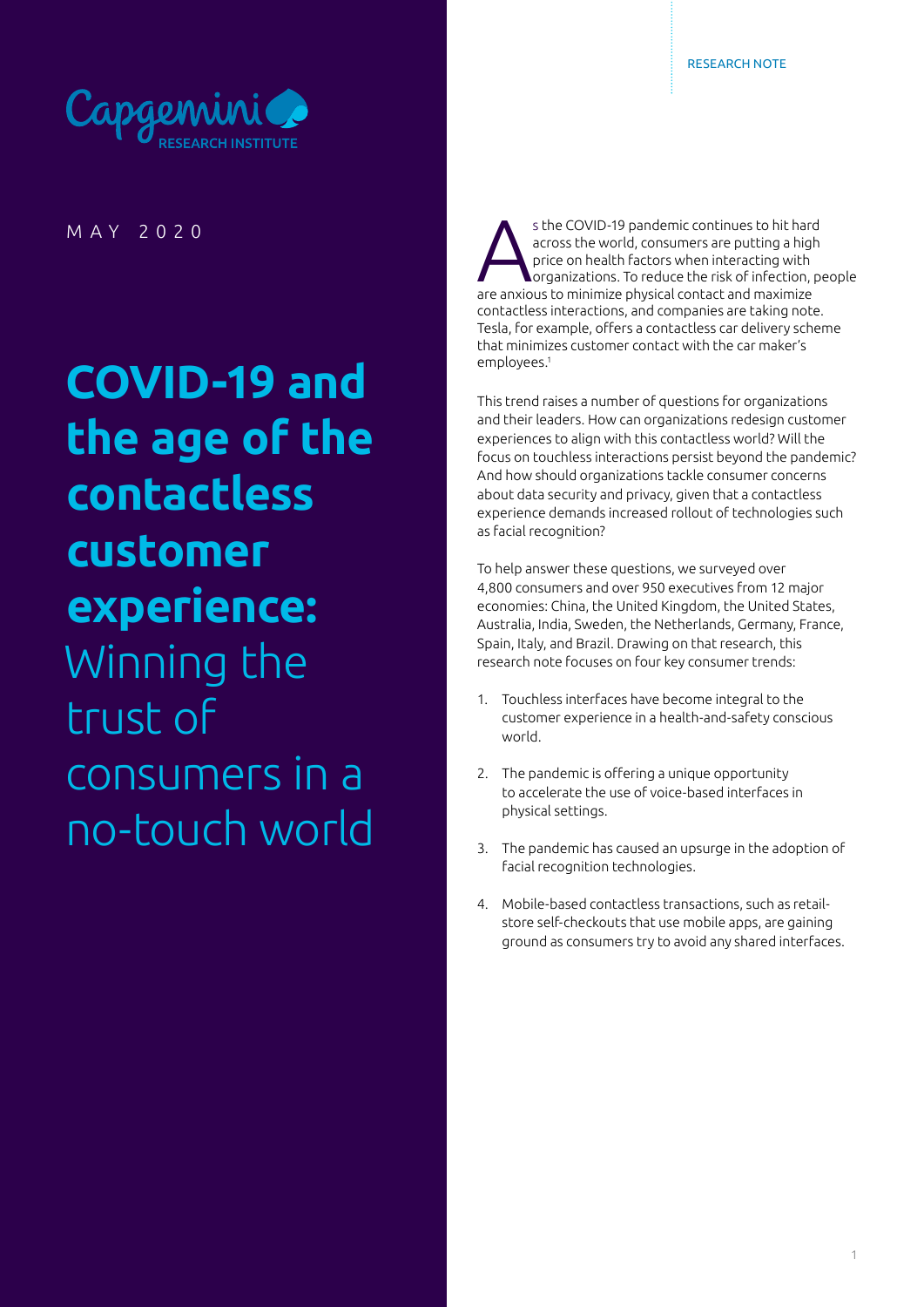# **Touchless interfaces have become integral to the customer experience in a health-and-safety conscious world**

In some countries, there is a predicted waning of enthusiasm for contactless once the pandemic is behind us. However, this perhaps just reflects the difference between today's heightened sense of anxiety and how consumers will behave in a world where health-and-safety concerns are more balanced against other needs.

The pandemic is a major catalyst for touchless interface adoption: 77% of consumers expect to increase their use of touchless technologies to avoid interactions that require physical contact. And, as Figure 1 shows, even when the pandemic is over, 62% expect to increase their use, demonstrating that this is a trend with longevity.

#### Figure 1: Increase in touchless interactions during the pandemic and beyond



# "I expect to increase my use of touchless interactions, through voice assistants, facial recognition, or apps, to avoid human interactions and touchscreens"

#### Source: Capgemini Research Institute, Consumer Survey, April 2020, N=4,818 consumers.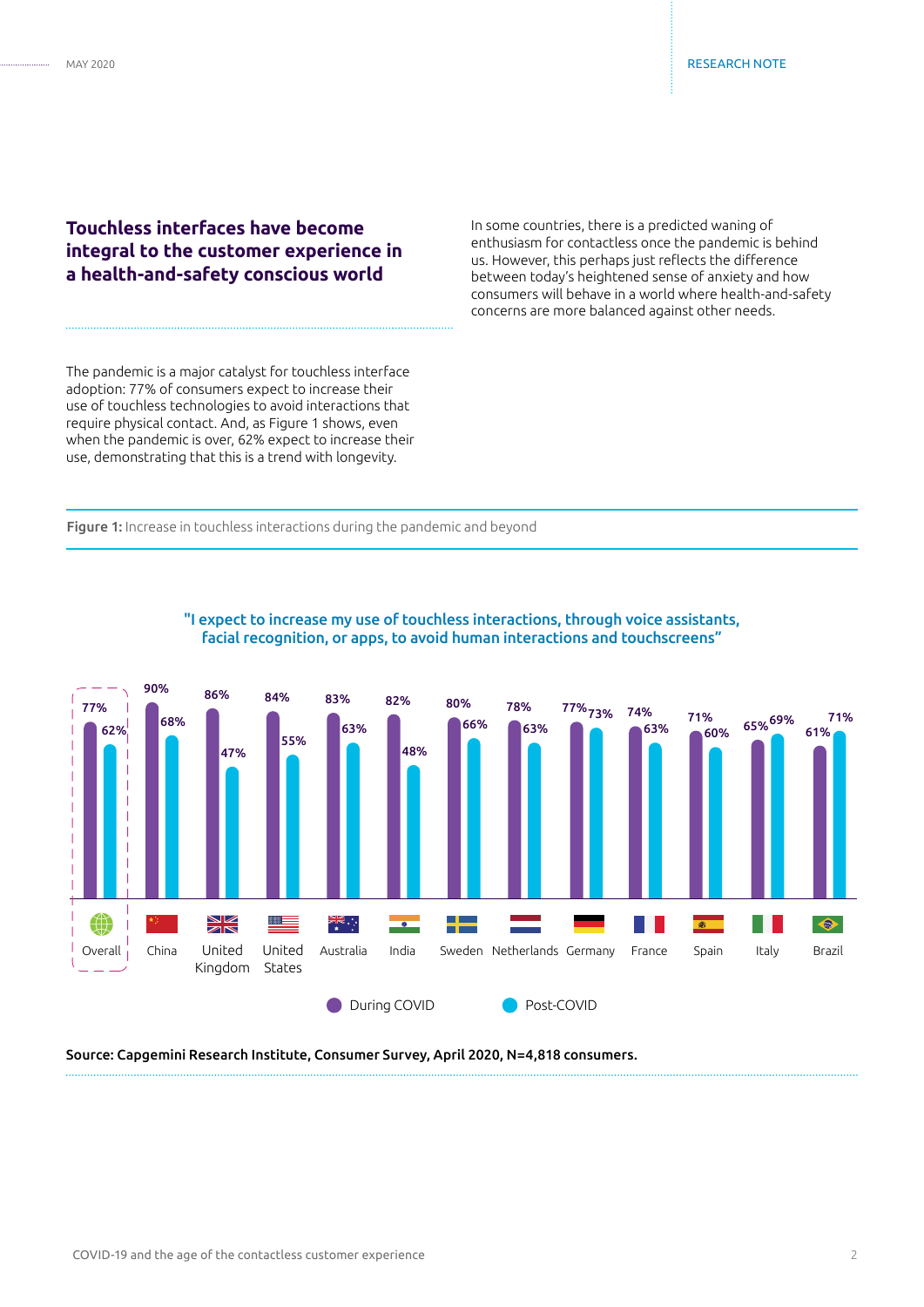8.4%

The trend towards touchless interactions is reflected strongly in retail spending patterns over the course of the pandemic. Data from the US, for instance, shows that while consumer spending fell by a record 16.4% in April, online retailers saw an 8.4% increase in sales during the same period (see Figure 2)2. These shifts in spending highlight the need for organizations to recreate the experience and safety of online shopping within physical settings, in order to draw customers in-store.

Figure 2: Consumers shift to online shopping amid the pandemic



Percentage change from March to April 2020. Total retail sales dropped by 16.4 percent.



Source: U.S. Census Bureau, CNBC.

**77%** OF CONSUMERS EXPECT TO INCREASE THEIR USE OF TOUCHLESS TECHNOLOGIES TO AVOID INTERACTIONS THAT REQUIRE PHYSICAL CONTACT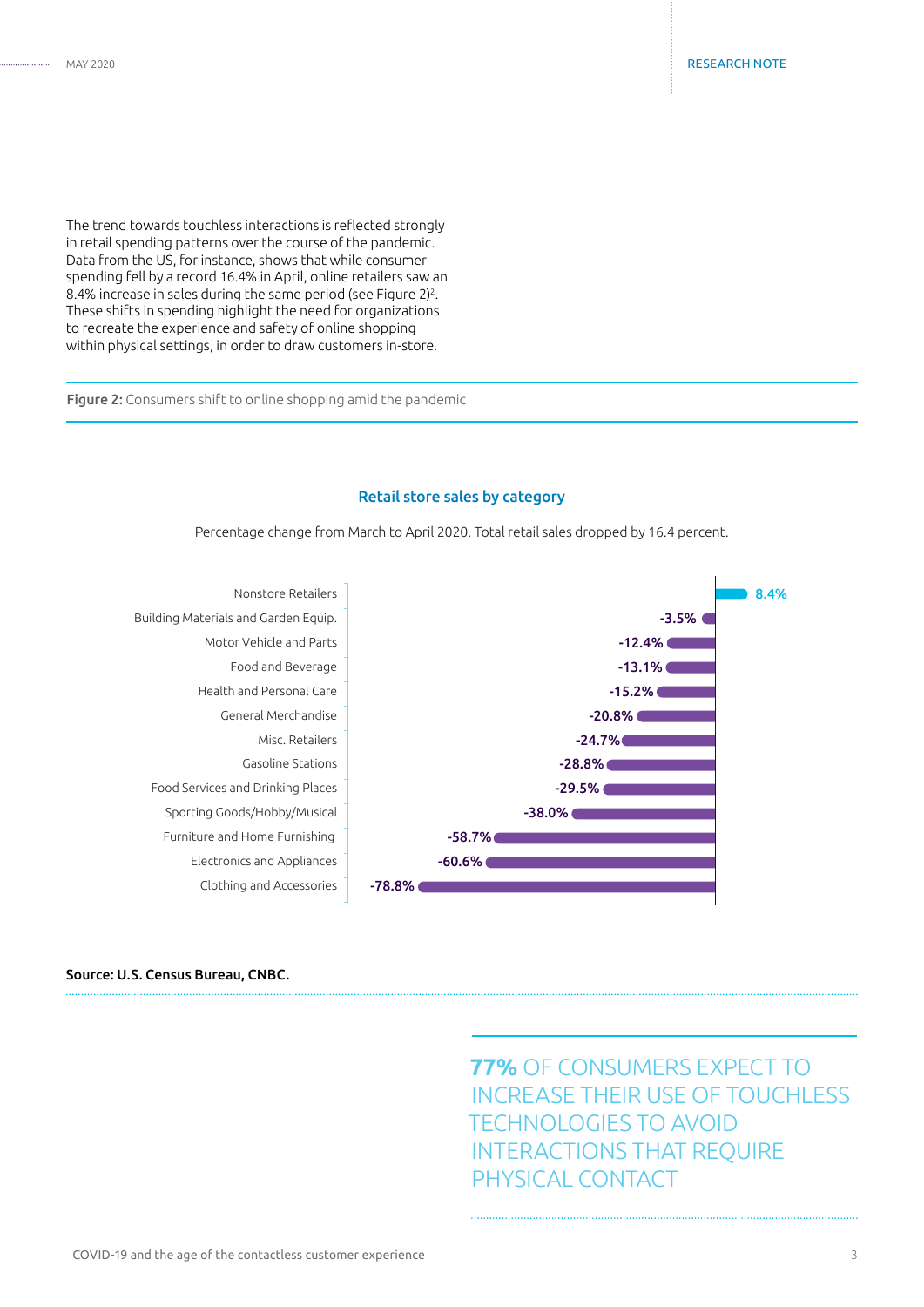For their part, organizations recognize the need for touchless interactions and expect them to be a trend that continues post-COVID. As Figure 3 shows, 73% believe that consumer appetite for non-touch practices including online transactions will remain even in a world where the pandemic is behind us. Financial services organizations are particularly strong proponents of this trend. Consumers' fears of virus transmissions via cash, and concerns over interactions involving physical bank branches, have a role to play in this.

## Actions points for organizations

- **• Adopt a test-and-learn approach:** As they look to identify areas where human interactions and touch-based screens can be replaced with non-touch interfaces, organizations need to adopt a test-and-learn approach. Critical success factors include:
	- **Incorporate feedback from consumers:** Monitoring and incorporating consumer feedback about their

new non-touch-based experience is an important step. Capturing and analyzing consumer behavior in accordance with the local privacy laws is important.

- **Secure employee buy-in:** The support and buy-in of affected employees will be critical and they will also need adequate training. Customers will be more satisfied if they can approach employees and get helpful, informed support in using the solution.
- **Leverage data to iterate and improve the customer experience:** Organizations need to adopt an iterative approach towards understanding how consumers interact with touchless interfaces and keep improving on the experience. The use of data and analytics is critical to this as it can help organizations identify what works well and what does not. However, our previous research found that 40% of retailers, for instance, do not apply a data-driven approach to implementing insights from in-store automation initiatives.<sup>3</sup>

Figure 3: Organizations recognize the significance of non-touch-based interactions





#### Source: Capgemini Research Institute, Executive Survey, April 2020, N=956 executives.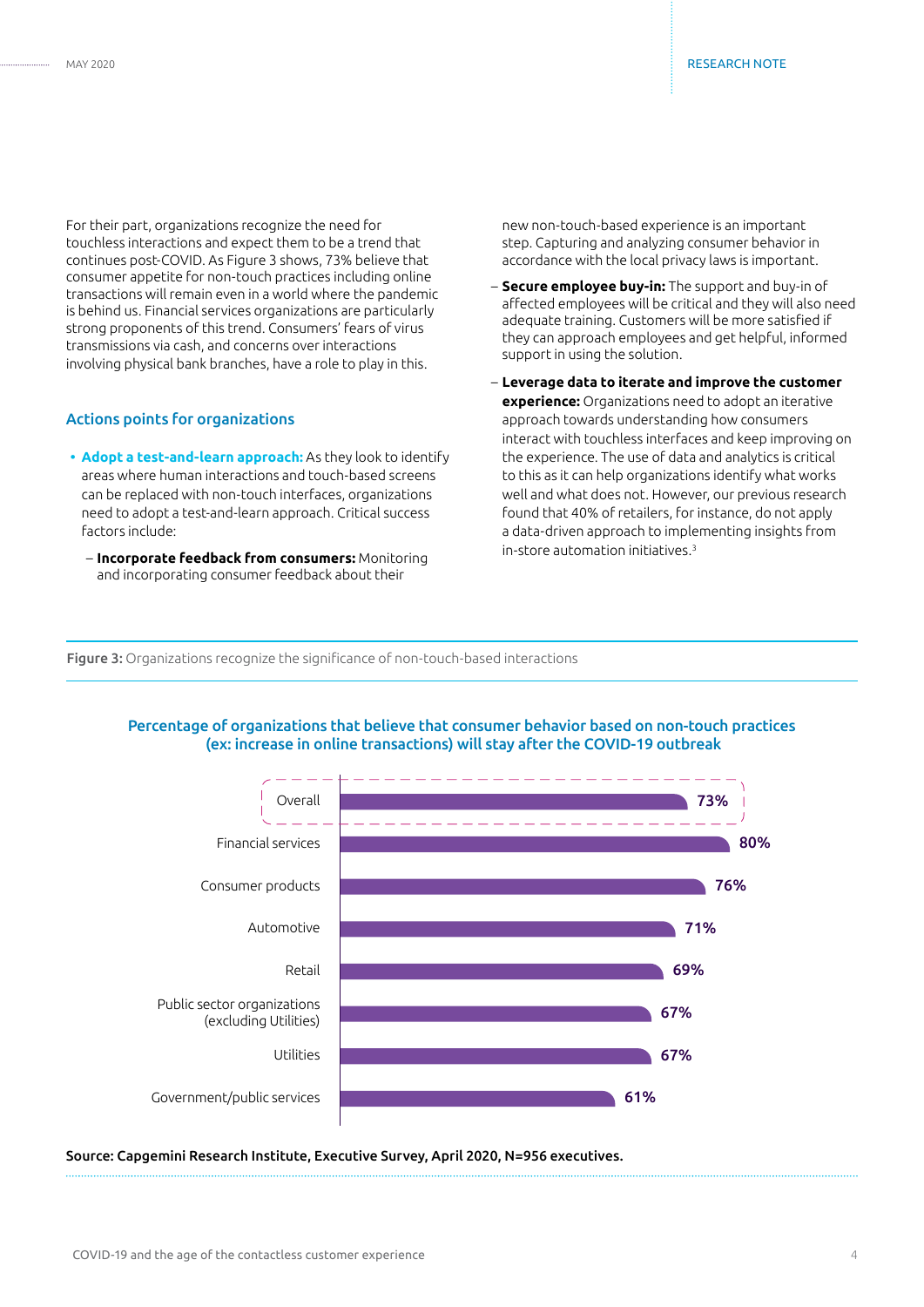# **The pandemic offers a unique opportunity to accelerate the use of voice-based interfaces in physical places**

In recent years, conversational assistants have gone mainstream, with busy consumers increasingly willing to see them as a trusted companion. For example, in recent research,4 we found that consumers around the world were increasingly willing to use these technologies to research and buy products or seek financial advice. Today, voice interfaces are helping organizations engage with consumers under lockdown. For instance, India-based ICICI Bank introduced voice assistant services during the pandemic. Consumers could use voice-enabled smart speakers to access a range of banking services, such as account details, credit card history, or transaction details.<sup>5</sup> The "non-touch" capabilities of voice interfaces provide unique opportunities for organizations to engage with consumers in physical locations too, from shops to government offices.

# Consumers want to use voice interfaces in physical and public places during the pandemic and beyond

Our research revealed that 59% of consumers prefer to use voice interfaces in public places – such as shops, banks, or government offices – to avoid touch-based practices during the pandemic. After the pandemic, this trend remains largely the same, as Figure 4 shows.

# Numerous use cases for voice interfaces in physical places

Today's preference for voice is driving a range of applications. For example, in China, voice-enabled elevators equipped with smart speakers were used during the pandemic, replacing the need to touch the controls.<sup>6</sup> Voice interfaces have been deployed in a variety of use cases, including:

**• In-store ordering:** Stores have been experimenting with voice-based ordering even before pandemic. For example, McDonalds announced the introduction of voicerecognition for drive-through orders in September 2019.<sup>7</sup> During the pandemic, this has continued. Starbucks, for example, when it recently re-opened some stores in the US, emphasized the availability of voice-based ordering.<sup>8</sup>

Figure 4: Consumer preference for voice interfaces during the pandemic and beyond



# Consumers who prefer to use voice-based interfaces on dedicated devices at shops/banks/contact centers/government offices to avoid human interactions and touchscreens

Source: Capgemini Research Institute, Consumer Survey, April 2020, N=4,818 consumers.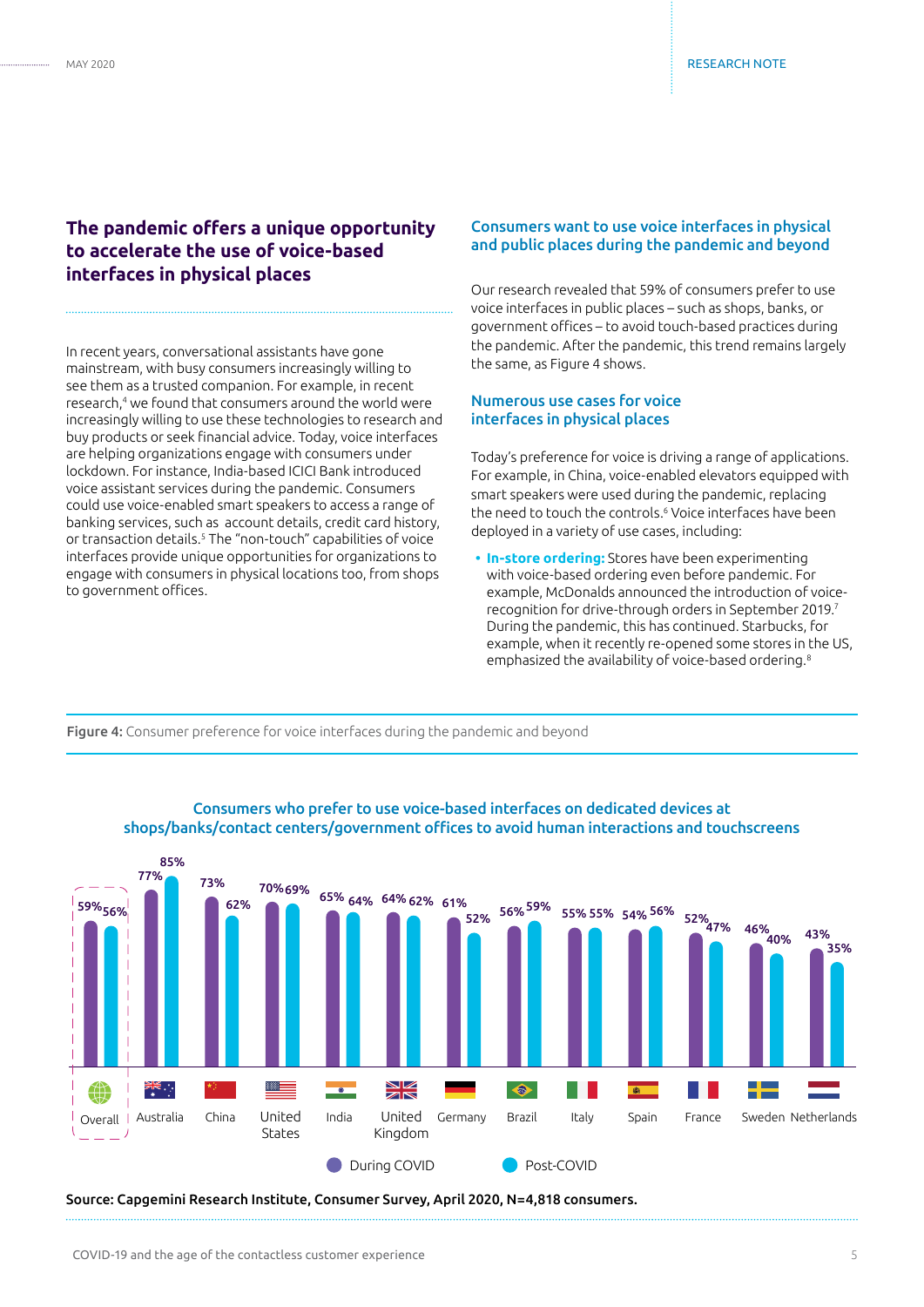- **• In-store engagement:** H&M previously introduced smart mirrors to its stores, which are enabled by voice and facial recognition. Solutions are also evolving to provide product recommendations in-store, with voice being positioned as a "store assistant."10
- **• In-car functionalities:** Recent research we conducted found that 38% of consumers want more voice controls in their vehicles, up from 33% before the outbreak started.11 Automobile players like Volkswagen are already positioning voice assistants as a central interface for the car's infotainment systems and for drivers to control the vehicle.<sup>12</sup>

## Actions points for organizations

**• Identify the touchpoints for deployment that meet critical consumer needs and wants:** Organizations should identify the touchpoints in the consumer journey where voice-based interfaces are suitable and can be deployed. Understanding different segments' likes and dislikes needs to shape the conversational strategy as well as the experience design.

- **• Provide interactions that are personalized, contextual, and more human-like:** Consumers prefer human-like interfaces, where interactions are contextualized, relevant, and personal. This requires intimate customer understanding, such as knowing how consumers feel about different tones of voice.
- **• Support interfaces with images and other visual content:** The conversational assistant of Mercedes-Benz, "Ask Mercedes," helps drivers explore in-car functions and features with text, images, videos, and website links.13 Organizations should support the voice interface experience with videos, images, and textual information as needed.
- **• Build in secure authentication:** Voice–based authentication, based on a digital record of voice prints, is imperative, particularly for use cases that involve payment. Banks have been using voice print authentication techniques in their call centers that incorporate close to a hundred variables, from validating accents to vocal patterns.14 These techniques can be extended for validation in public places too.

## Digital inclusion and voice interfaces

Touchless interfaces, especially voice-based interfaces, can help people who are less skilled or comfortable with using apps and therefore increase "digital inclusion." For instance, Jio, a major India-based telecom player, found that voice is often the preferred interface for first-time users of mobile data and apps.16 Strong natural language processing capabilities will be key to winning over those people who are offline or digitally excluded.

Our research shows that consumers across different age groups have an increasing appetite for voice and that this enthusiasm will largely continue after the pandemic.



Figure 5: Consumer preference for voice-based interactions across age groups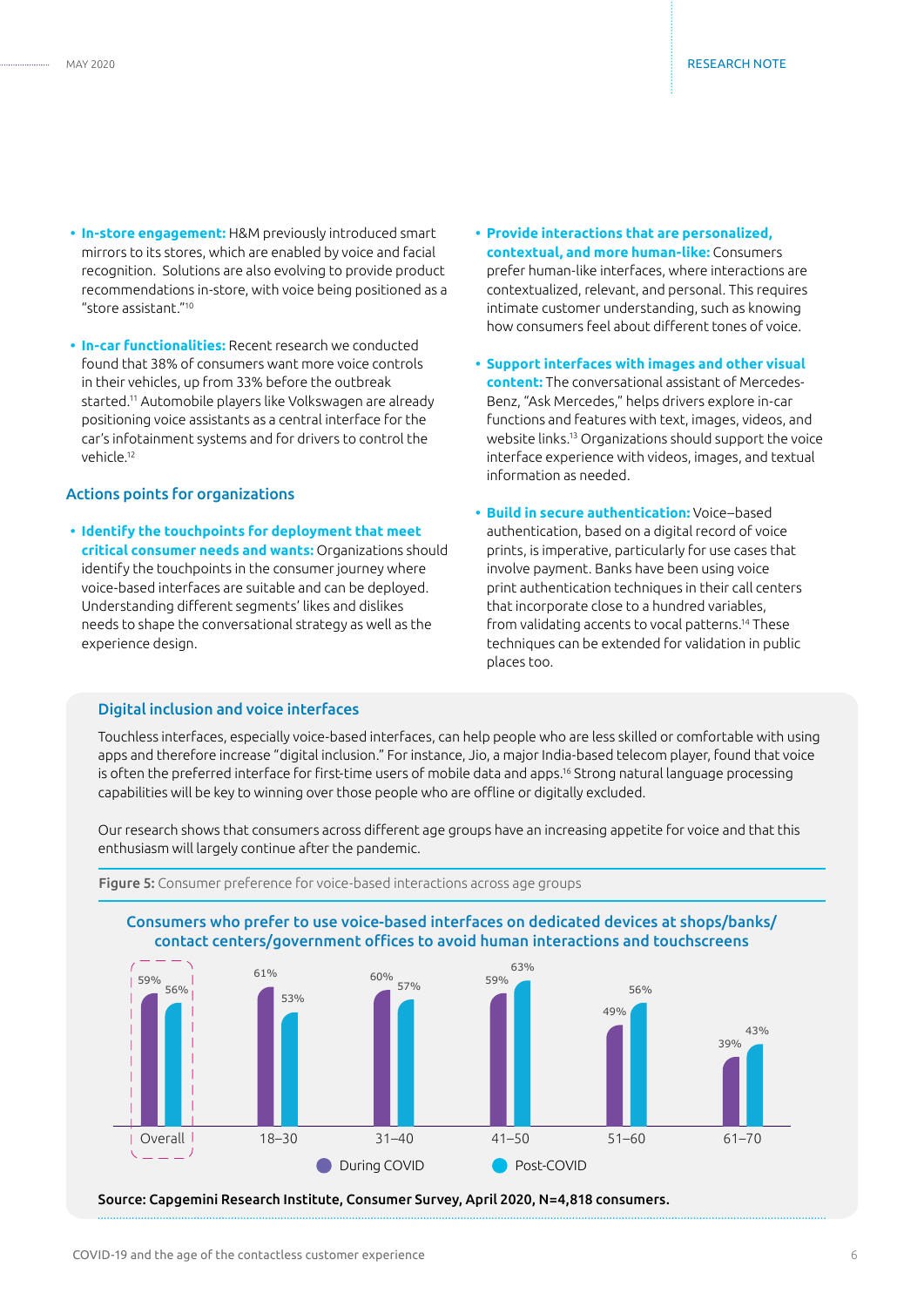**• Prioritize ease of use, reliability and privacy in the design:** A voice interface designed for public spaces should be easy to use and should be designed keeping in mind the acoustic infrastructure of the physical location. Accordingly, the voice interface should be equipped with noise reduction, echo cancellation and speaker tracking features (in case a user is moving) in order to receive a clear voice sample. For instance, an Israel-based auto startup provides an audio-visual voice solution for cars, that tracks lip movement and zooms in on the driver while clearing all background noise.15 In addition to reducing ambient noise, voice-based kiosks should also be designed to address users' privacy concerns when interacting with voice-based interfaces in public spaces.

# **The COVID-19 pandemic has caused an upsurge in the adoption of facial recognition technologies**

With the focus shifting heavily towards health and wellness parameters, more consumers are accepting facial recognition. As Figure 6 shows, 52% prefer facial recognition for authentication at retail stores, banks, airports, and offices during the current scenario. However, this falls to 39% in postpandemic times. This drop-off suggests that privacy concerns persist and will need to be addressed for consumers' appetites to remain strong.

# Facial recognition systems have been effective contactless alternatives for consumers during the pandemic

Facial recognition has been used for multiple use cases during the current pandemic to replace touch-based systems, and is becoming more advanced by the day.

- **• Authentication systems:** Biometric authentication systems serve as one of the primary use cases for facial recognition systems. Given its potential to replace fingerprint-based systems, it has served as an effective tactic against COVID-19. Even in pre-COVID times, the applications were gaining traction:
	- In retail, China-based JD.com's self-service shops give access to customers using facial recognition.17
	- In 2019, Spain's CaixaBank rolled out a new service to give customers the option of using facial recognition technology to withdraw cash from ATMs instead of using their personal identification numbers.<sup>18</sup>
- **• Self-checkout and contactless payment:** Another traditionally high-touch exercise is offline payment. Several contactless payment methods have emerged in the past decade and facial recognition has gained precedence as well. It offers customers a way to experience contactless self-checkout and safeguard against transmission of pathogens.
	- Back in 2016, MasterCard had launched its "selfie pay" application in Europe for payment authentication. This allows a customer to simply make an online payment by displaying their face to their smartphone cameras.19

Figure 6: In a post-COVID world, privacy would again be of primary concern to consumers

39% of the consumers would prefer facial recognition for authentication after the COVID-19 pandemic 52% of the consumers prefer facial recognition for authentication during the COVID-19 pandemic

Question: "Indicate how far your preferences vary for facial recognition for authentication at shops/banks/ contact centers/government offices during the COVID situation and post-COVID situation."

Source: Capgemini Research Institute, Consumer Survey, April 2020, N=4,818 consumers.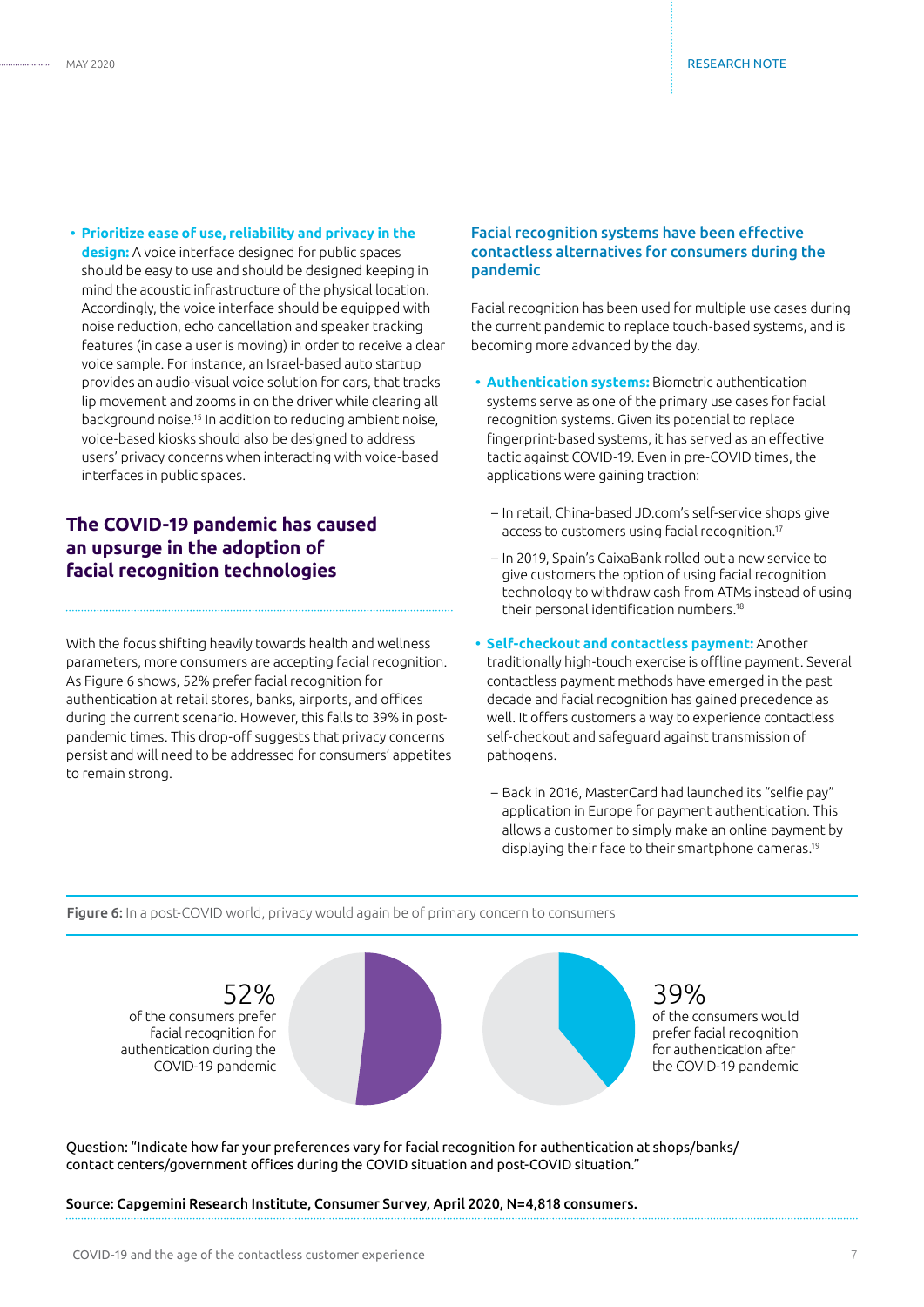– Recently, China's WeChat Pay rolled out its "Frog Pro" POS device. Using 3D cameras, this can scan customers' faces to make payments at retail checkout counters.20

Several technology companies have also been working on enhanced versions of facial recognition that can help accurately identify individuals even when they are wearing masks – a challenge with existing facial recognition systems. China-based Hanwang Technologies, for instance, has devised a system that can identify mask-wearers with 95% accuracy.<sup>21</sup>

## Privacy concerns still loom large and will regain precedence once the health emergency subsides

In research conducted in 2018, we found that two-thirds (66%) of consumers would like to be made aware when companies are enabling interactions via AI, including contactless features such as facial recognition.<sup>22</sup> A similar deep-dive into the retail sector in 2019 also found that 59% would avoid a retail store if it used facial recognition to identify them. Retailers themselves, however, are seemingly underestimating the strength of feeling on this issue, with only 23% of retail organizations saying that consumers would avoid a store if it was using facial recognition to identify them (see Figure 7).<sup>23</sup>

## Action points for organizations

**• Be transparent and acquire consent from consumers:** Consumer perception towards face recognition technology will only improve with transparent data-handling. The core of transparency is the practice of acquiring consent from the consumers before collecting and using their personal data. Consent should be a fully transparent process with the consumer being given every detail of what will be collected and for what purpose, which third-party firms the data would be shared with, and where and how long the data will be stored.

#### **• Offer consumers a sense of control over their choices:**

Companies should offer consumers a choice between adopting facial technology and other traditional forms of authentication, checkout, and payment. This approach can help further dispel concerns about potential data malpractices and give them a sense of control over the experience. Our 2019 retail research found that a majority (71%) of consumers want retailers to provide an "opt-out" option to allow them to not use automation technologies.24 For instance, Brazil-based retailer Zaitt offers its consumers the choice to pay either through a mobile-based application using scan-and-go technology, or through facial recognition RFID that automatically detects customers through radio signals.<sup>25</sup>



## Figure 7: Retailers underestimate consumers' desire to avoid facial recognition

Percentage of retailers who believe consumers would avoid a store if it used facial recognition systems Percentage of consumers who would avoid a store if it was using facial recognition to identify them

Source: Capgemini Research Institute, Automation in Retail Stores Research, Executive Survey, October 2019, N=500 retail executives; Capgemini Research Institute, Automation in Retail Stores Research, Consumer Survey, October 2019, N=5,110 consumers.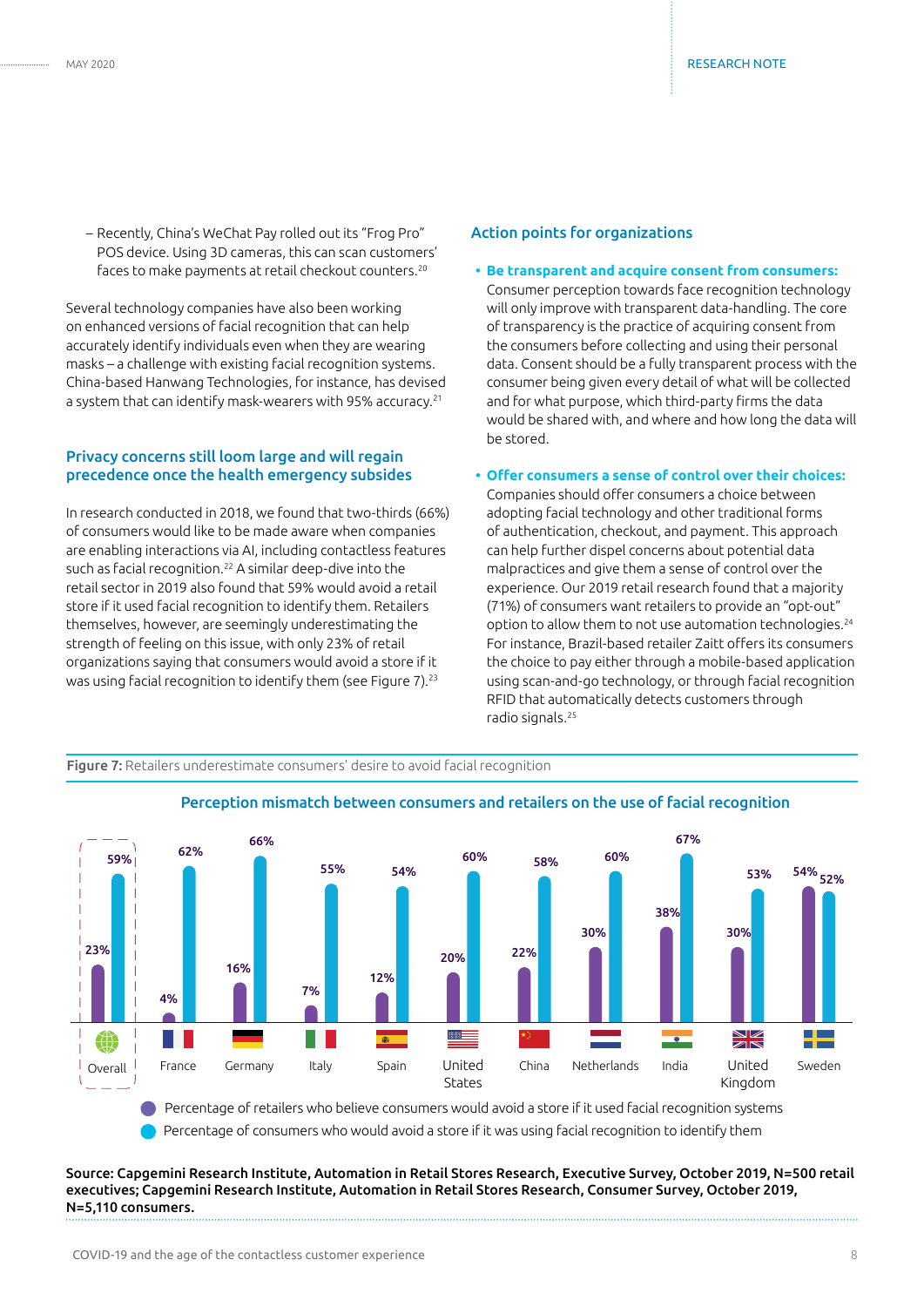#### Computer vision and the pandemic

Computer vision, a sub-field of artificial intelligence, is gaining prominence in the response to the pandemic. It allows computers to build a detailed understanding of the visual world through images and videos. Although it is still nascent, it is slated to revolutionize public and private health monitoring systems in the medium to long term.

#### • Applications in social distancing and traffic management

A range of tech companies have come up with use cases and prototypes for tracking and monitoring social distancing norms, using multi-object tracking in three-dimensional spaces. US-based Nunima.co has developed a tool that has been used to understand how social distancing is being followed in New York City, the worst-affected megacity in the world.26 These technologies could also be employed in urban traffic management as part of the battle against congestion.

#### • Applications in physical retail stores

Computer vision has proven to have numerous applications in bricks-and-mortar retail stores. These include automated payments, shelf management, theft prevention, and employee performance monitoring. Amazon Go has already begun implementing self-checkout systems and automated payments using computer vision.27 As with facial technology, this helps deliver a contactless store experience, thereby reducing the chances of infection.

#### • Applications in patient identification

Radiologists have been developing computer vision use cases that identify COVID-19 positive cases, using techniques such as segmentation of CT scan imagery. This helps radiologists accurately detect lung infections, a potential indicator of COVID-19. Alibaba Group has developed an AI-based diagnostic and analytical tool that uses CT imagery to detect the virus with 96% accuracy and in less than 30 seconds.<sup>28</sup> Thermal imaging is another computer vision-enabled technique that can be used to detect whether people are infected by reading body temperature. This approach was adopted widely in Taiwan in the early days of the pandemic, leading to early containment of the virus.<sup>29</sup>

> **52%** OF CONSUMERS PREFER FACIAL RECOGNITION FOR AUTHENTICATION DURING THE COVID-19 PANDEMIC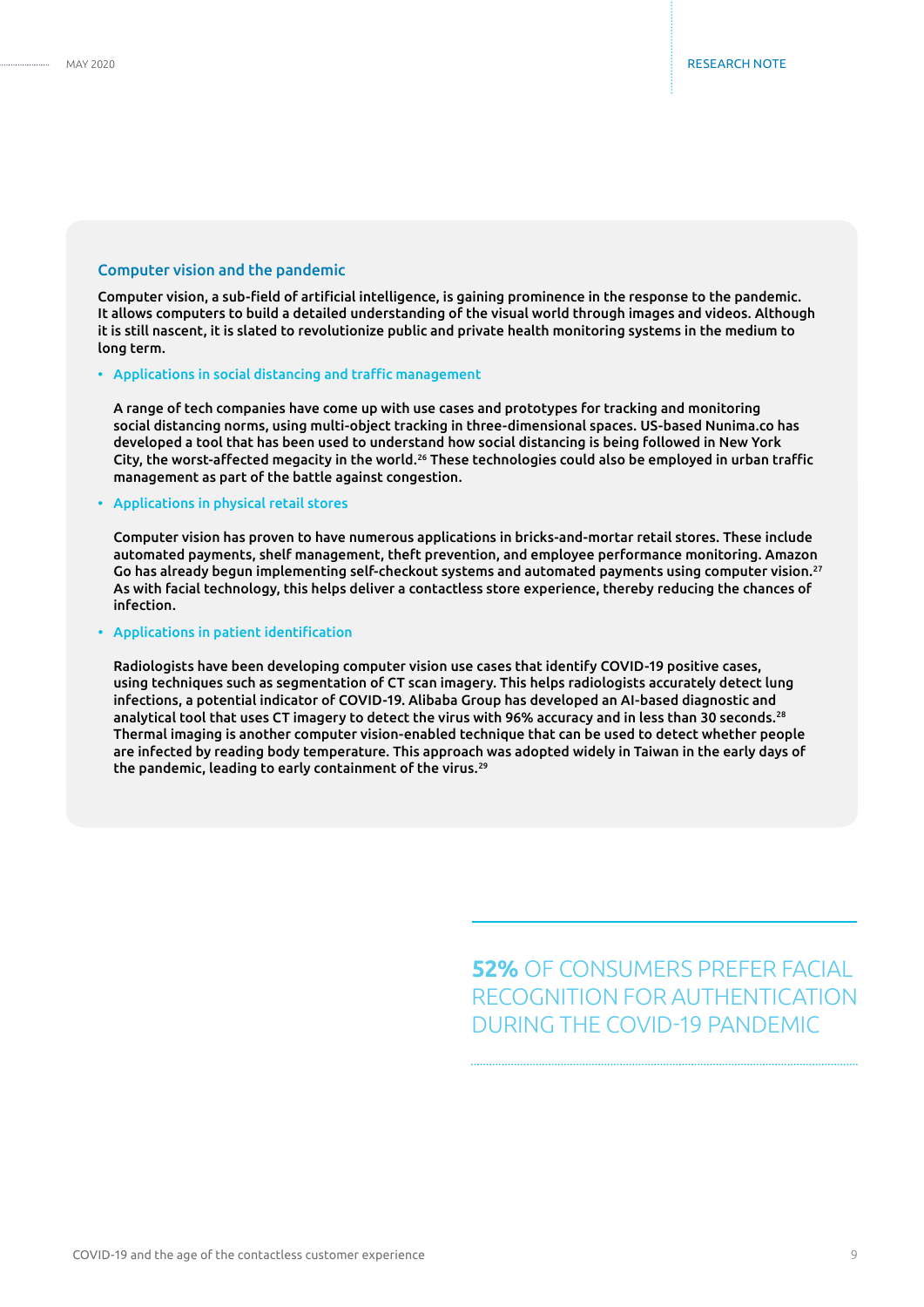**• Offer consumers an avenue for value exchange:** Apart from dispelling worries regarding privacy and security, companies should actively seek to inform and educate the consumers regarding the benefits of using facial recognition in light of the pandemic. Not only does facial recognition improve ease of operations in retail stores, airports, banks, among other sites, it supports decongestion of these public spaces and helps maintain social distancing. Further, facebased self-checkout and payment systems further reduce chances of infection by making the consumer experience more contactless.

# **Mobile-based touchless transactions are gaining ground as consumers veer away from shared interfaces**

The mobile phone is emerging as a key enabler of a range of transactions, as consumers grow increasingly cautious of touching publicly shared interfaces in today's pandemic environment. We found that 66% of consumers prefer to use mobile apps at physical locations such as stores and bank branches instead of touch-based alternatives (see Figure 8). And, 62% would prefer to do so even after the pandemic subsides.

Figure 8: Consumers prefer to use their mobile phones for transactions to avoid direct contact with shared interfaces



## Consumers who prefer to use mobile apps at shops/banks/contact centers/ government offices to avoid human interactions and touchscreens

Source: Capgemini Research Institute, Consumer Survey, April 2020, N=4,818 consumers.

**66%** OF CONSUMERS PREFER TO USE MOBILE APPS AT PHYSICAL LOCATIONS SUCH AS STORES AND BANK BRANCHES INSTEAD OF TOUCH-BASED ALTERNATIVES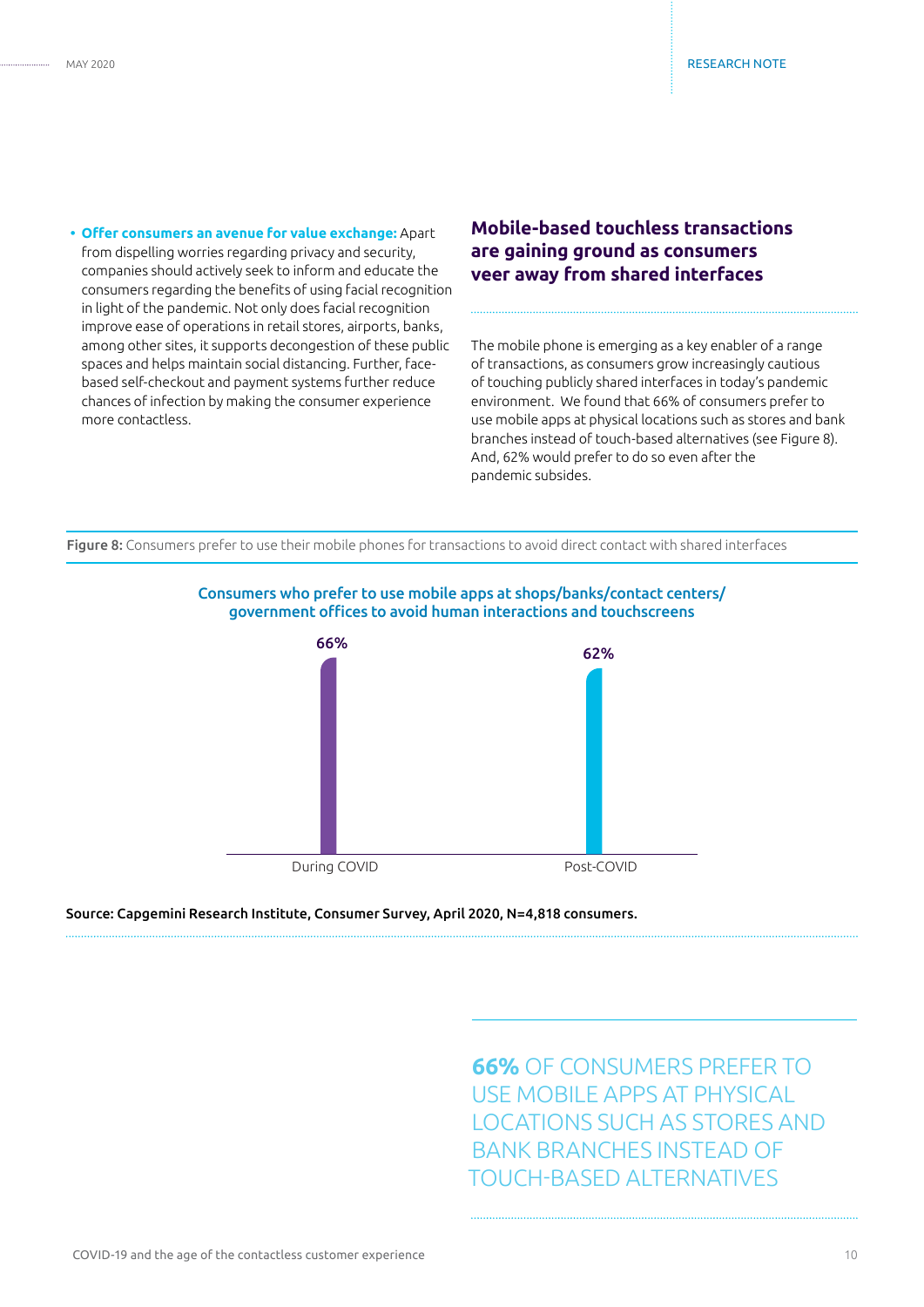In recent years, consumers have grown increasingly comfortable with using their mobile phones for a range of activities in an in-store retail environment. Our 2019 research, for instance, revealed that 66% of customers are comfortable using their mobile phones for self-checkouts and 70% for payments (see Figure 9).30

Figure 9: Consumers are comfortable with using their own mobile phones for a variety of purposes in-store



Share of consumers comfortable with using their mobile phones

Source: Capgemini Research Institute, Automation in Retail Stores Research, Consumer Survey, October 2019, N=5,110 consumers.

## Mobile apps are helping organizations deliver contactless experiences during the pandemic

- **• Contactless payments.** The impact of the pandemic on the consumer psyche is reflected most strikingly in the increased adoption of contactless payments. In a recent survey by Mastercard, 82% of respondents saw contactless payments as a "cleaner" option. And, in the first quarter of 2020, Mastercard saw a 40% rise in the volume of contactless transactions.31 Blake Rosenthal, executive vice president and head of Mastercard Acceptance Solutions, says, *"Social distancing does not just concern people's interactions with each other; it includes contact with publicly shared devices like point of sale terminals and checkout counters. Contactless offers consumers a safer, cleaner way to pay, speed at checkout, and more control over physical proximity at this critical time."32*
- **• Contactless retail experiences.** Mobile-based selfcheckout solutions are allowing retailers to offer safer shopping experiences during the pandemic. Walmart, for instance, has enabled its customers to link their Walmart

shopping app with the Walmart mobile wallet. Customers can then scan a QR code that is synced with the app to pay for products with their mobile phones at check-out. This has eliminated the need for customers to touch a shared screen during self-checkout.33 Our recent survey has shown strong customer interest in such solutions, with 41% of consumers opting for non-touch-based self-checkout systems (using their own phone, for instance) when shopping in the store.<sup>34</sup>

Mobile apps are also being used to support innovative retail formats that can help with safe distancing during the pandemic. Swedish retailer Lifvs, for instance, operates a chain of unmanned convenience stores that consumers can access using their mobile apps. Customers can open the door to the shops, scan products, and pay for them using just their mobile apps. This has been particularly helpful for at-risk segments, such as older consumers, who need to avoid more crowded stores during the pandemic.<sup>35</sup>

# **• Contactless vehicle purchases and deliveries.**

Contactless technologies are gaining ground in the automotive sector as well, with several companies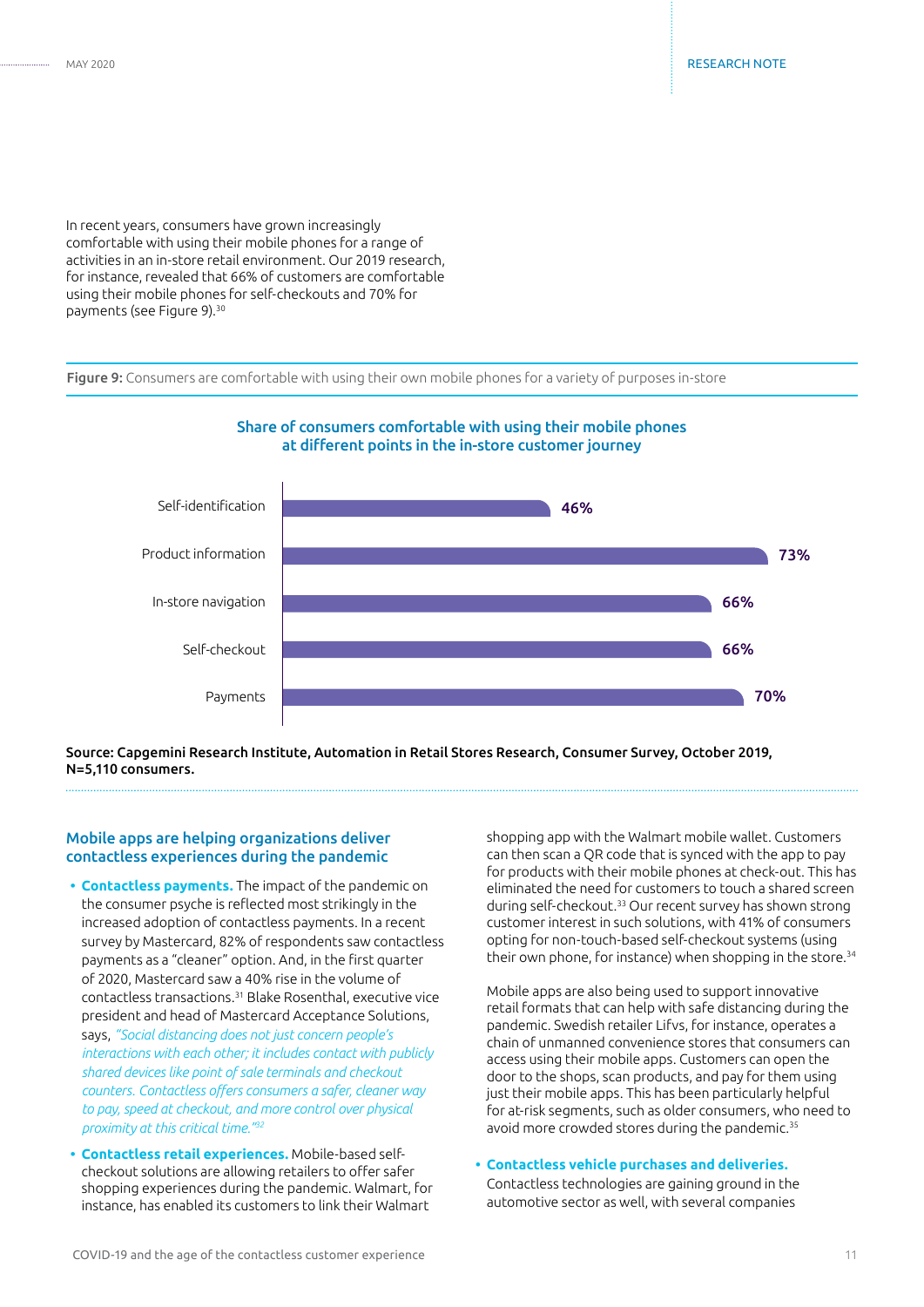removing the touch-based aspects of the buying and servicing process. For instance, Volvo Cars India and BMW India have initiated contactless programs that allow customers to book car services online from the nearest dealership through mobile websites and third-party applications.36 Tesla has rolled out contactless deliveries enabled by the Tesla mobile app. Customers can collect newly purchased cars from a designated delivery location by unlocking the car via the mobile app.<sup>37</sup>

## Action points for organizations

- **• Redesign the customer journey with mobile-centric experiences in mind.** The pandemic has brought health and safety concerns to the fore like never before. Organizations should therefore revisit the entire customer journey to identify areas where physical touchpoints, especially shared interfaces, can be replaced with safer alternatives that involve the customer's own mobile phone. Organizations should also ensure that consumers are made aware of these alternatives and are provided with the necessary support to start using them. This is especially critical for older consumers, who are likely to need more support in using their mobile phones to access services. Organizations should pay special attention to older customers to ensure that they are adequately supported during the crisis.
- **• Offer customers the choice of multiple mobile payment solutions.** Organizations can help consumers switch more easily to mobile payment solutions by offering a wider variety of options, through integration with a range of widely used mobile wallets. In addition, organizations should also consider newer mobile payment solutions, such as mobile apps embedded with QR codes. These have already proven to be popular in some parts of the world and can also help from a safety standpoint in the current crisis. Unlike NFC technologies, for instance, QR codes can be scanned from a few meters away, helping customers better maintain safe distancing.38

**• Focus on security and fraud prevention in the app design process.** While online transactions have increased during the crisis, so have instances of online fraud. In the US alone, customers have lost over \$13 million due to COVID-19-related fraud.39 As consumers increasingly turn to using mobile apps, especially payment apps, organizations should ensure that security is an integral part of the app design process. In addition, they should also develop and share guidelines to help customers use mobile apps securely.

# **Conclusion**

The COVID-19 pandemic has shifted consumer preferences towards health and safety parameters. Consumers have begun adopting social distancing and sanitary practices as new and potentially permanent norms in their lives. As part of this, they have grown increasingly cautious of touching shared interfaces and objects foreign to them. This major behavioral shift means that, across different sectors, people are looking for touchless practices. Organizations must therefore reassess their customer experience, with a focus on emerging technologies such as vocal interfaces, facial recognition, and mobile-based applications. At the same time, however, they must bear in mind critical concerns over data privacy and security. Fair and transparent policies will be critical to ensure these technologies continue to thrive once the worst of the pandemic is behind us.

*This document is part of the Capgemini Research Institute's special series of research notes on pragmatic tips to help organizations tide over the COVID-19 pandemic. You can find more such research notes and other tips and analyses at : [https://www.capgemini.com/](https://www.capgemini.com/our-company/covid-19-insights-for-today-and-tomorrow/) [our-company/covid-19-insights-for-today-and-tomorrow/](https://www.capgemini.com/our-company/covid-19-insights-for-today-and-tomorrow/)*

Subscribe to the latest research from the Capgemini Research Institute: https://www.capgemini.com/capgemini-research-institute-subscription/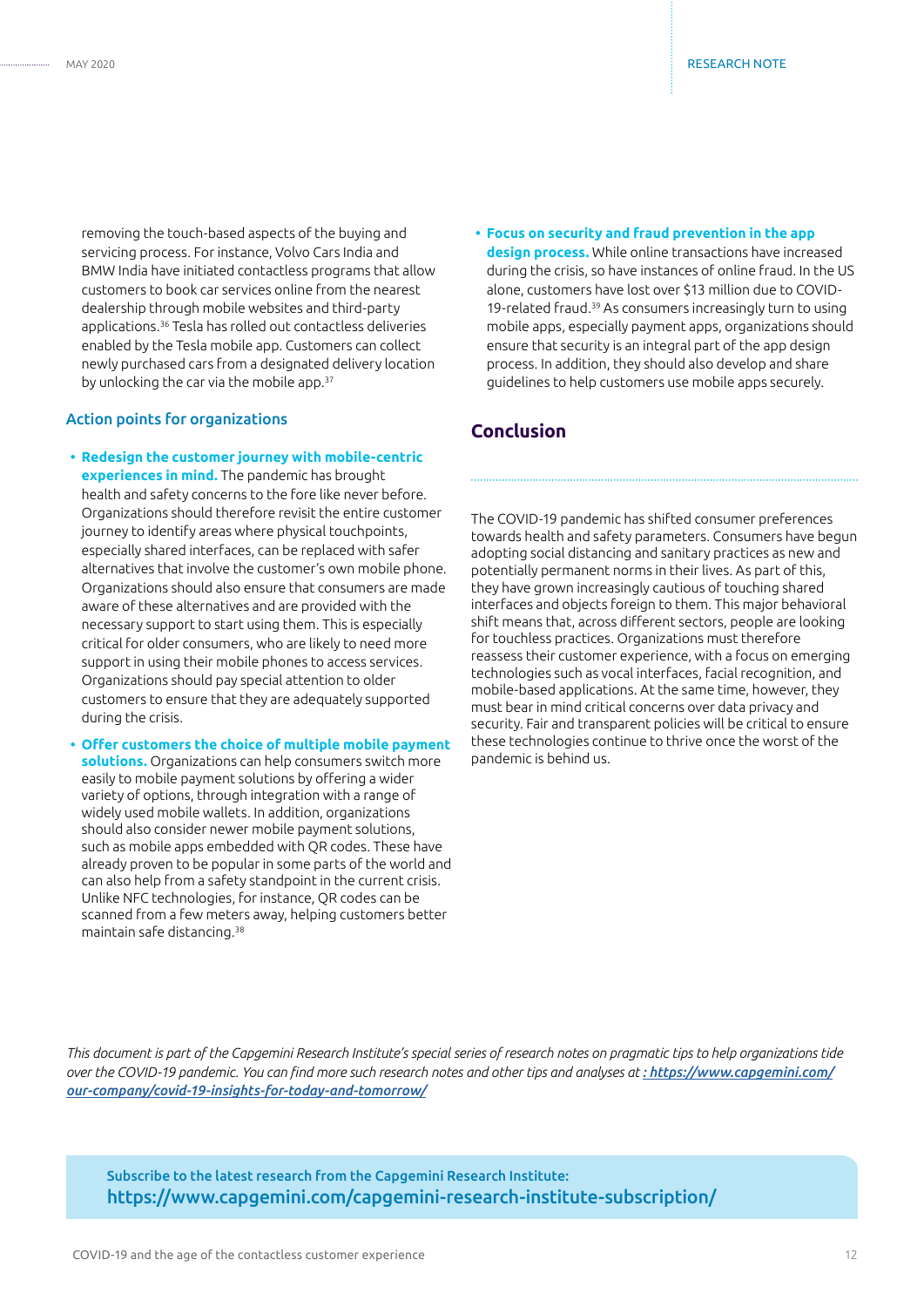# **Contributors**

**Stephane Girard**, CTO – Global DCX Practice, Capgemini; **Darshan Shankavaram**, Executive Vice President, DCX India Practice Lead, Capgemini; **Kees Jacobs**, Vice President, Global Consumer Products, Retail Distribution, Capgemini; **Gwendolyn Graman**, Conversational Commerce Proposition Lead, Capgemini; **Steffen Elsaesser**, Managing Director (DACH & Netherlands), Capgemini Invent; **Ronan Souberbielle**, Executive Vice President, Global Lead, Customer Engagement, Capgemini Invent; **Arnaud Bouchard**, Executive Vice President, Head of DCX, Capgemini Invent; **Simon Lusinchi**, Experience Design and Marketing Lead, Capgemini; **Simon Bachelet**, AI in CX Offer Lead, Capgemini; **Elias Ghanem**, Vice President, Global Head of Market Intelligence – Financial Services, Capgemini; **Jerome Buvat**, Vice President and Head of Capgemini Research Institute; **Subrahmanyam KVJ**, Director, Capgemini Research Institute; **Roopa Nambiar**, Senior Manager, Capgemini Research Institute; **Abirami B**, Manager, CPRD Sector Hub; and **Arnab Chakraborty**, Manager, Capgemini Research Institute have contributed to this research note.

# **For more information do reach out to us:**

#### Global

Stephane Girard CTO – Global DCX Practice, Capgemini stephane.girard@capgemini.com

Ronan Souberbielle EVP, Customer Engagement, Capgemini Invent ronan.souberbielle@capgemini.com

Darshan Shankavaram EVP, DCX India Practice Lead, Capgemini darshan.shankavaram@capgemini.com

# **How Capgemini can help you**

### An essential component of our AI portfolio of services

Our AI in CX proposition is part of the suite of Capgemini services – Perform AI – and is a catalyst for AI-infused customer experience transformation. Our AI-infused CX roadmap follows three streams to progressively increase the value, transformation and even disruption to the organization:

**Activate:** Experimenting and prioritizing impactful use cases with a focus on new technology and architecture

**Transform:** Transforming towards humanized customer experiences

**Reimagine:** Empowering organizations to deliver new customer-centric business models.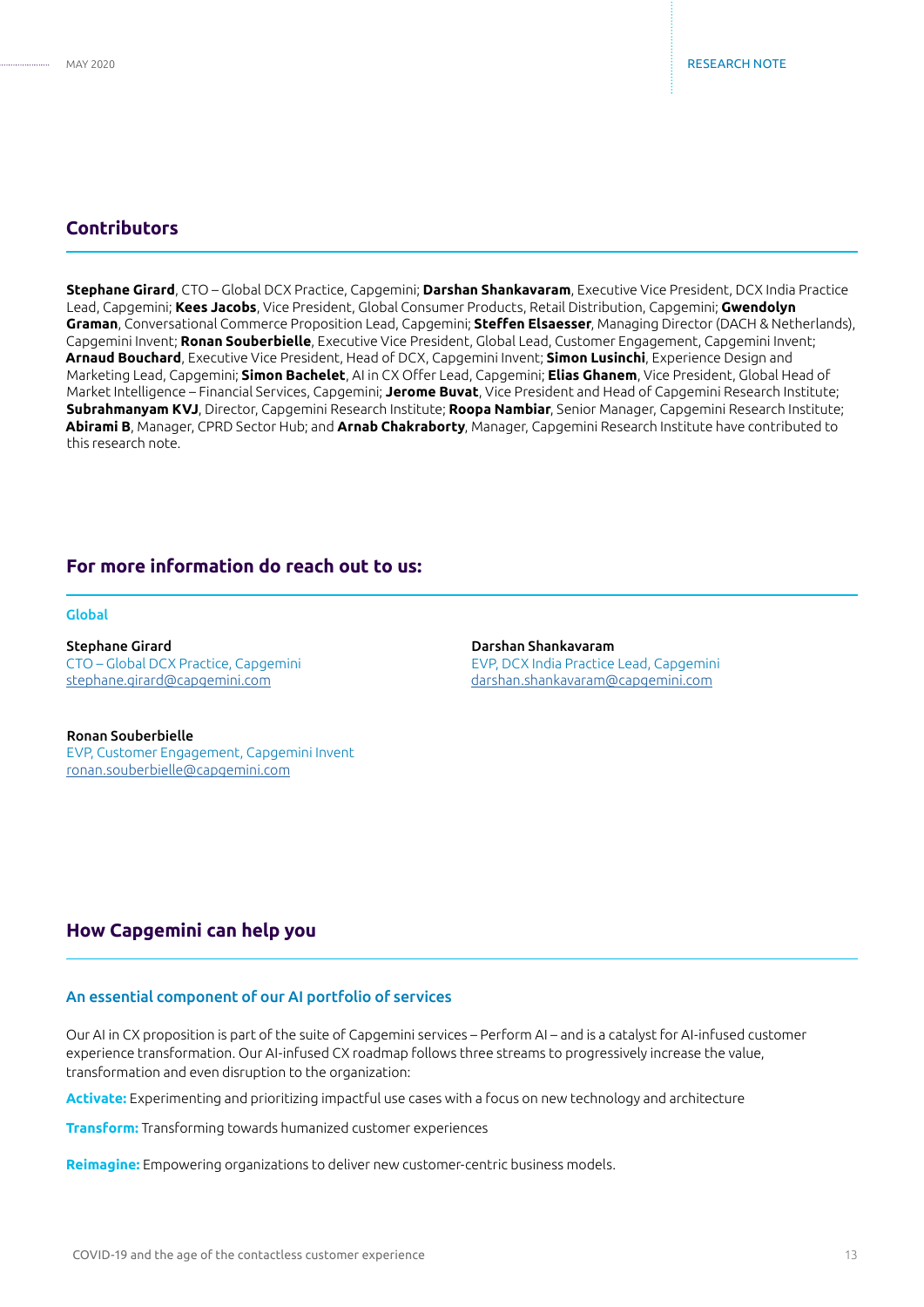# **References**

- 1. Electrive.com, "Tesla introduces new contactless deliveries in the USA," March 25, 2020.
- 2. CNBC, "This breakdown of retail sales data shows why Amazon is leading the stock market," May 15, 2020.
- 3. Capgemini Research Institute, "Smart Stores: Rebooting the retail store through in-store automation," January 2020.
- 4. Capgemini Research Institute, "Smart talk: How organizations and consumers are embracing voice and chat assistants," September 2019.
- 5. Economic Times, "How to use ICICI Bank's voice banking services on Amazon Alexa and Google Assistant," April 20, 2020.
- 6. Voice Summit, "This is how people are using voice assistants during coronavirus," March 19, 2020.
- 7. Big Think, "McDonald's wants to automate its drive-thrus with AI," September 15, 2019.
- 8. Starbucks, "Starbucks ceo: The third place, needed now more than ever before," May 4, 2020.
- 9. The Drum, "Voice assistants in stores: novelty or genius?" February 5, 2020.
- 10. Ombori. (n.d.). Inspire customers with smart voice guided shopping. Retrieved from https://ombori.com/products/ store-assistant.
- 11. Capgemini Research Institute, "COVID-19 and the automotive consumer," April 2020.
- 12. Automotive, "VW Explores Voice Controlled Vehicle Functions," January 17, 2020.
- 13. adesso, "adesso brings Ask Mercedes chatbot platform to life," April 17, 2018.
- 14. Alacriti, "Five Examples of Biometrics in Banking," May 8, 2019.
- 15. EET Asia, "AV: Changing Lanes with Voice Assistants," October 28, 2019.
- 16. Economic Times, "How voice is becoming the fastest way to go online," March 12, 2019.
- 17. Abacus News, "A store without cashiers opens in China's 'future city,'" May 3, 2018.
- 18. Financial Times, "CaixaBank rolls out ATM face recognition," February 15, 2019.
- 19. TechCrunch, "The rise of voice and facial recognition in banking convenience meets security," October 2016.
- 20. TechWire Asia, "Facial recognition: The first truly 'contactless' payment method?," March 19, 2020.
- 21. Reuters, "Even mask-wearers can be ID'd, China facial recognition firm says," March 9, 2020.
- 22. Capgemini Research Institute, "The Secret to Winning Customers' Hearts With Artificial Intelligence," July 2018.
- 23. Capgemini Research Institute, "Smart Stores: Rebooting the retail store through in-store automation," January 2020.
- 24. Capgemini Research Institute, "Smart Stores: Rebooting the retail store through in-store automation," January 2020.
- 25. Retail Analysis, "Zaitt and Carrefour open first fully automated store," April 2, 2019.
- 26. Analytics India, "How Computer Vision Came In Handy For Social Distancing," April 2020.
- 27. Forbes, "Revolutionizing Brick and Mortar Retail with Computer Vision," August 22, 2019.
- 28. Towards Data Science, "How Radiologists used Computer Vision to Diagnose COVID-19," April 2020.
- 29. IEEE Computer Society, "Thermal Detection: How Computer Vision Could Help Curve the Coronavirus Pandemic," May 2020.
- 30. Capgemini Research Institute, "Smart Stores: Rebooting the retail store through in-store automation," January 2020.
- 31. NFCW, "Mastercard reports 40% growth in contactless transaction volumes," May 1, 2020.
- 32. Mastercard, "Mastercard Study Shows Consumers Globally Make the Move to Contactless Payments for Everyday Purchases, Seeking Touch-Free Payment Experiences," April 29, 2020.
- 33. Business Insider, "How retailers and payments providers are helping consumers shop safely," April 6, 2020.
- 34. Capgemini Research Institute, "The consumer and COVID-19: Global consumer sentiment research in the consumer products and retail industry," April 2020.
- 35. The Times, "Coronavirus lockdown in Sweden: a new take on safe shopping no assistants," April 19, 2020.
- 36. Hindustan Times, "Volvo Car India introduces 'Volvo Contactless Program' for online car buying," May 5, 2020.
- 37. Inside EVs, "Here Is How Tesla Touchless Delivery Works: Video," March 24, 2020.
- 38. The Payers, "Covid-19 Embracing the contactless payment habit doesn't mean you need a card. New payment methods are breaking through," May 12, 2020.
- 39. CNBC, "Americans have lost \$13.4 million to fraud linked to Covid-19," April 15, 2020.